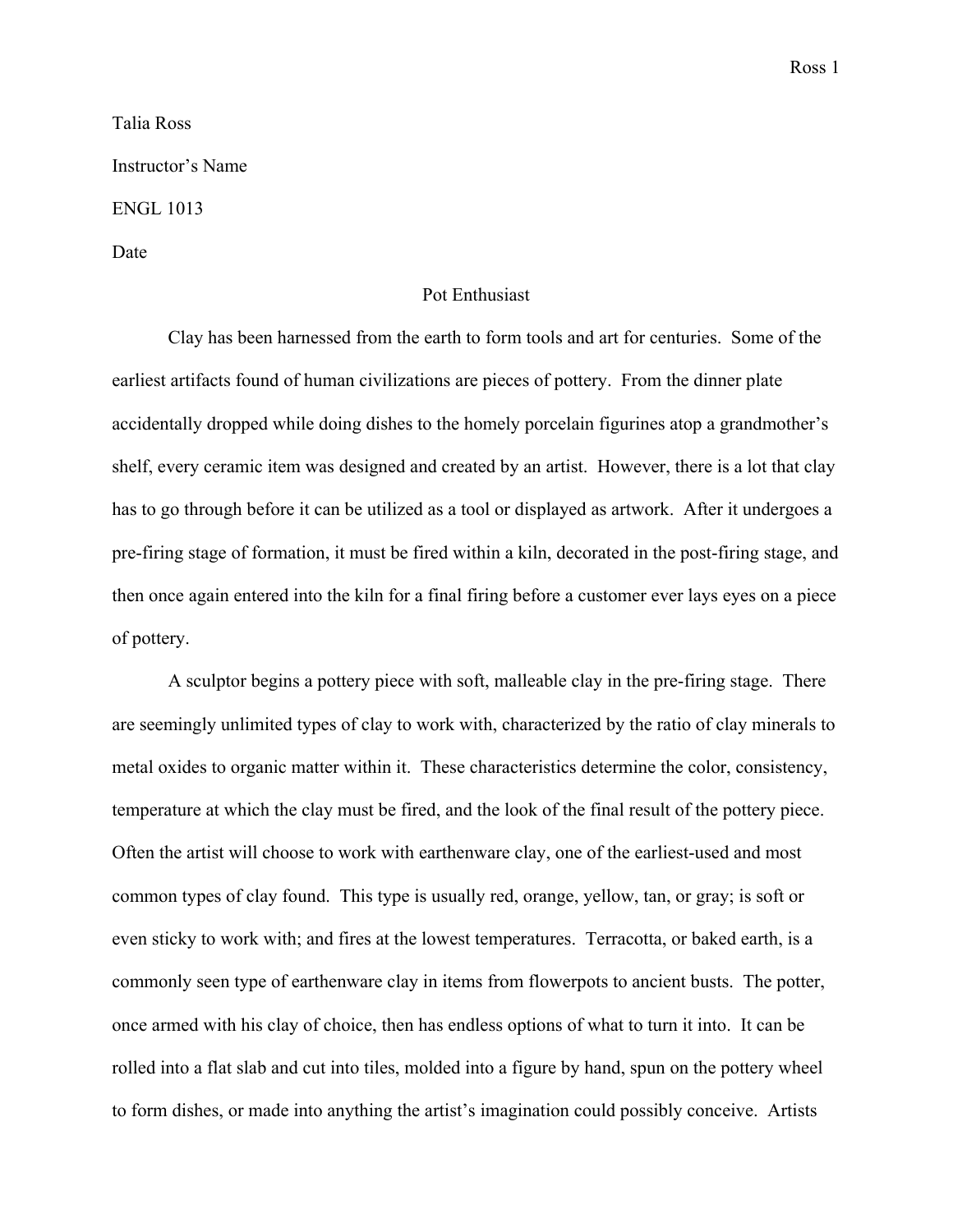should be careful to cover their work in something airtight if they will be away from it for any

long duration, as exposure to air dries the clay and makes it unable to be manipulated. Some pieces, however, are intentionally left to dry slightly so that the clay can be intricately carved by small, precise tools. Once in the form an artist is satisfied with, the piece must be left to completely dry out, sometimes for days, often weeks. This is absolutely imperative to the piece's survival through the next stages of its life. During this process, the piece will lighten in color and become brittle and powdery.

After artists are sure the clay has properly dried, they take the piece into the second stage, being fired for the first time within the kiln. A kiln is basically an intensely hot oven with racks inside to bake pottery. It can be made from many things, not just bought, although modern kilns offer the most control and most-consistent outcomes. There are several things that artists must keep in mind if they intend for the piece to make it out of the kiln intact, as there is not much room for error when superheating clay basically into stone. They first must make sure the kiln reaches the optimal temperature for the clay used; earthenware's baking temperature ranges from 1745 degrees Fahrenheit to 2012 degrees Fahrenheit. Artists next must ensure the piece endures the heat as long as needed, usually several hours. In theory, this would produce a solid piece that is prepared for the following stage. However, it is always a gamble when a potter entrusts a piece to the kiln. If there are any air bubbles trapped within the clay, that air will expand at the furious temperatures and potentially crack or even break apart a piece. If the potter does not let the piece dry absolutely and completely, the moisture within has no escape through the clay body once it is turned to gas at intense heat and will cause the piece to explode. If the artist loads the kiln with multiple pieces, a broken or exploding piece is likely to ruin the pieces around it as well. There may also be instances where an artist does everything right and just because mixing all four elements in such a volatile manner is very finicky, the piece comes out destroyed.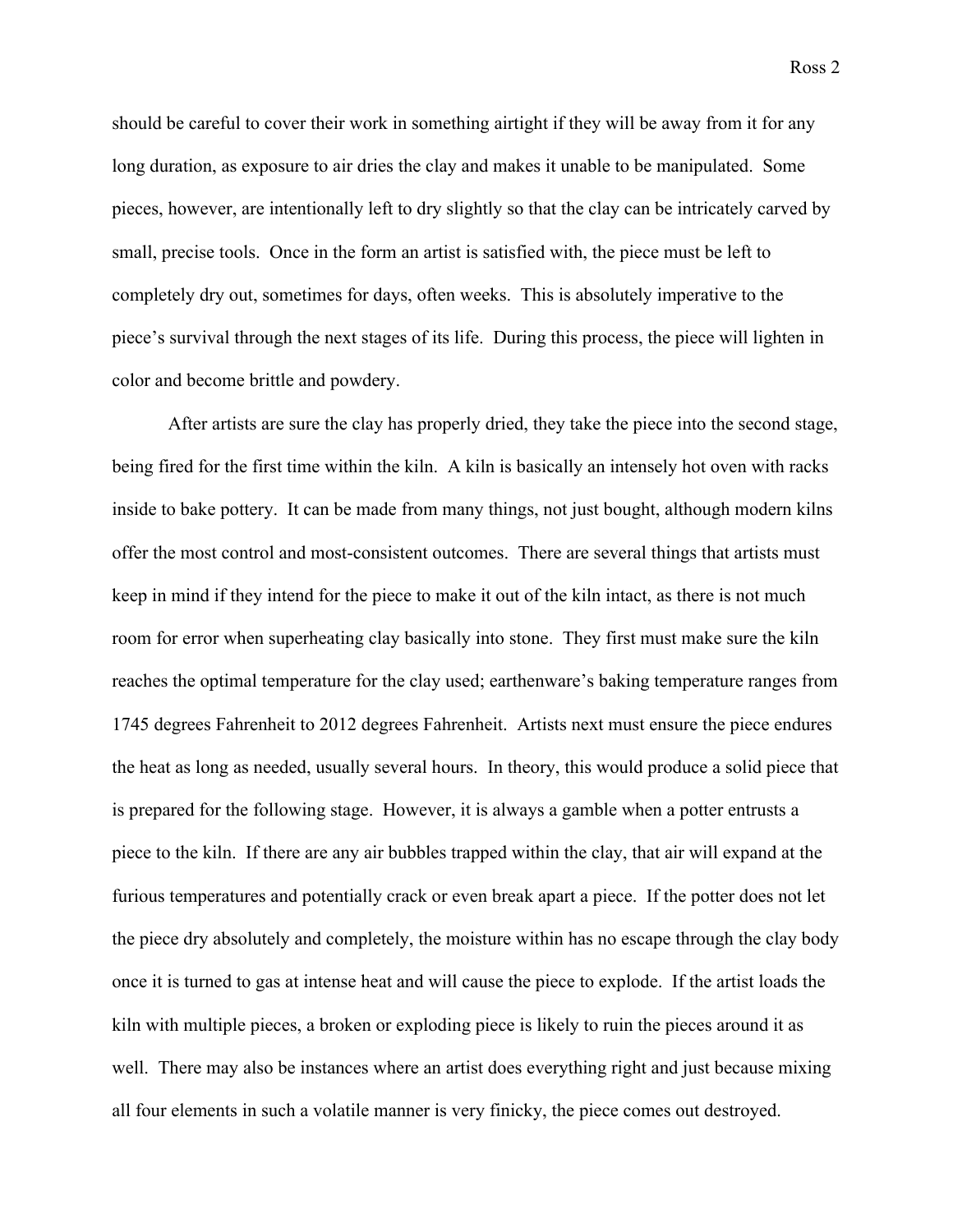Ross 3

If a piece survives being fired the first time, the potter can now use glazes, slip, and oxides to decorate it, the third phase of the creation. There are just as many potential glazes as there are potential clays. Each contains three base ingredients: silica, which creates glass; alumina, which stiffens the glaze to cling to the clay; and flux, which allows the glaze to melt at low temperatures. Other than that, an artist can manipulate a glaze's chemistry to result in endless colors. Although glazes appear like thick paint before fired, that color is almost never true to the result. Some glazes also have special characteristics, such as if a glaze is applied as one color, then the fired result is one color in outward peaks of the piece and another entirely in low crevices. Other glazes contain tiny pieces of glass of a different color, so the fired result has little dots and speckles. It should also be taken into consideration if the piece will come in contact with food or drink as some glazes are safe and others are toxic to consume anything off of. Another method to decorate a piece is to use slip, which is a mixture of clay and water to make it a smooth liquid. An artist may then pipe, pour, or dab this icing-like substance on the piece to form patterns and textures. Yet another option an artist has is to use oxides; these are combinations of different elements and oxygen that yield different colors as a powder. Oxides are often the colorants used in glazes as well. A cobalt oxide will show deep blue, an iron oxide will appear a reddish brown, and a copper oxide will yield a green, to name a few. Oxides' colors are usually more earthy than vibrant. They are often applied in washes, diluted with water to just tint pieces. The artist can mix various components of each on one piece to achieve any desired effect.

For the fourth and last stage of forming a work in ceramics, the artist has to refire it, solidifying the decorations. While the chances of the clay itself exploding or breaking after surviving the first fire are slim to none, there are now new risks for the piece. Some glazes fire at much higher temperatures than others, and the artist must be careful to never mix a low-fire